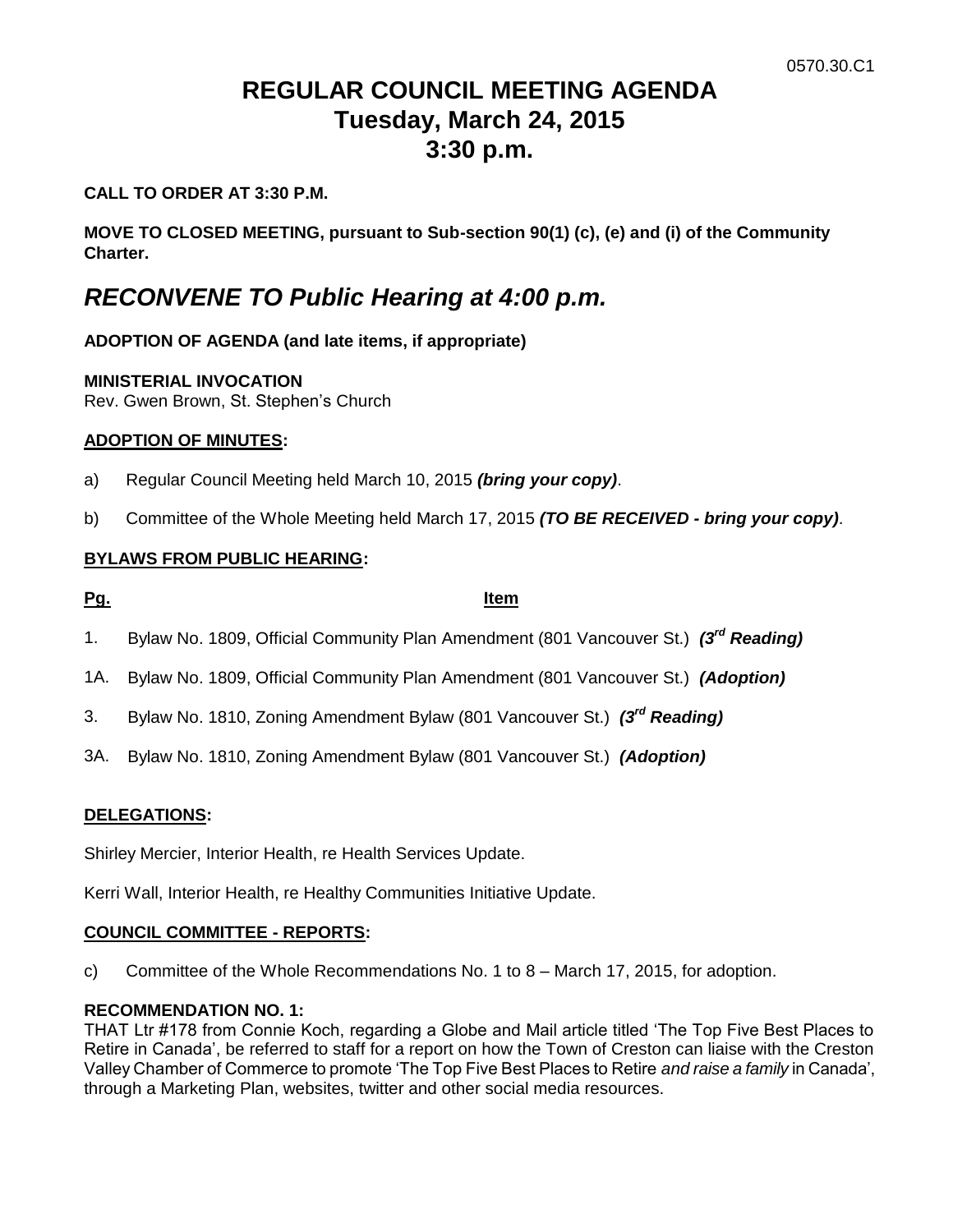## **RECOMMENDATION NO. 2:**

THAT Ltr #177 from Emergency Management BC, regarding a workshop for elected officials and administrators to learn about emergency management, be received.

## **RECOMMENDATION NO. 3:**

THAT Ltr #169 from Deborah Munro, regarding a dog park for small dogs, be received; AND FURTHER, THAT the Mayor write Ms. Munro expressing appreciation for her suggestions for a dog park for smaller dogs in the Town of Creston and advising that due to budget constraints the Town is unable to accommodate a second or extended dog park in 2015, as the Town was only able to construct the existing dog park due to funding being available through a grant opportunity.

### **RECOMMENDATION NO. 4:**

THAT Ltr #176 from the Town Planner, regarding Cultivating Creston ICSP and Age-Friendly Action Planning (Round 2), be received; THAT Council direct staff to send a copy of the Cultivating Creston ICSP and Age-Friendly Action Planning (Round 2) Report (Ltr #176) to workshop participants and named lead/partner organizations; and enclose a letter of invitation to lead/partner organizations to become a partner in the delivery of the Action Plan; AND FURTHER, THAT Council direct staff to provide a response to the actions identified in the Cultivating Creston ICSP and Age-Friendly Action Planning (Round 2) report, in which the Town is named, to Council and then to the proposed ICSP partnership.

# **RECOMMENDATION NO. 5:**

THAT the verbal reports by the Director of Finance and Corporate Services, Director of Municipal Services and Fire Chief, with respect to the 2015 Budget process and the Five Year Financial Plan for 2015 to 2019 and budget presentations for the Department of Engineering & Public Works, Department of Development Services and the Fire Rescue and Bylaw Services Departments, be received.

### **RECOMMENDATION NO. 6:**

THAT the Mayor write the Commanding Officer for the Creston RCMP Detachment, advising of the municipal policing priorities for the Town of Creston for 2015, as follows:

- \* Increased police presence in the downtown core;
- \* Improved partnerships with Town and community groups; and,
- \* Increased drug enforcement / education.

### **RECOMMENDATION NO. 7:**

THAT the 'Coffee Talk' program be expanded to include separate 'Coffee Talk' sessions involving the Mayor and no more than two Councillors, to meet with members of the community who may wish to discuss topics of interest with their local Council representatives; AND FURTHER, THAT the first Council member 'Coffee Talk' session be held at the Creston Hotel conference room on Monday, April 13<sup>th</sup>, 2015 from 6:00 to 8:00 p.m., with Mayor Toyota and Councillors Boehmer and Unruh in attendance.

### **RECOMMENDATION NO. 8:**

THAT the verbal report by the Town Manager, advising that the 'Business Walk' program being organized by the Creston Valley Chamber of Commerce, Community Futures and the Ministry of Jobs, Tourism and Skills Training, has been rescheduled to May 25, 2015 in Creston, be received.

**Pg. Item**

5. Ltr #73 from Shirley Mercier of Interior Health, re Health Services update.